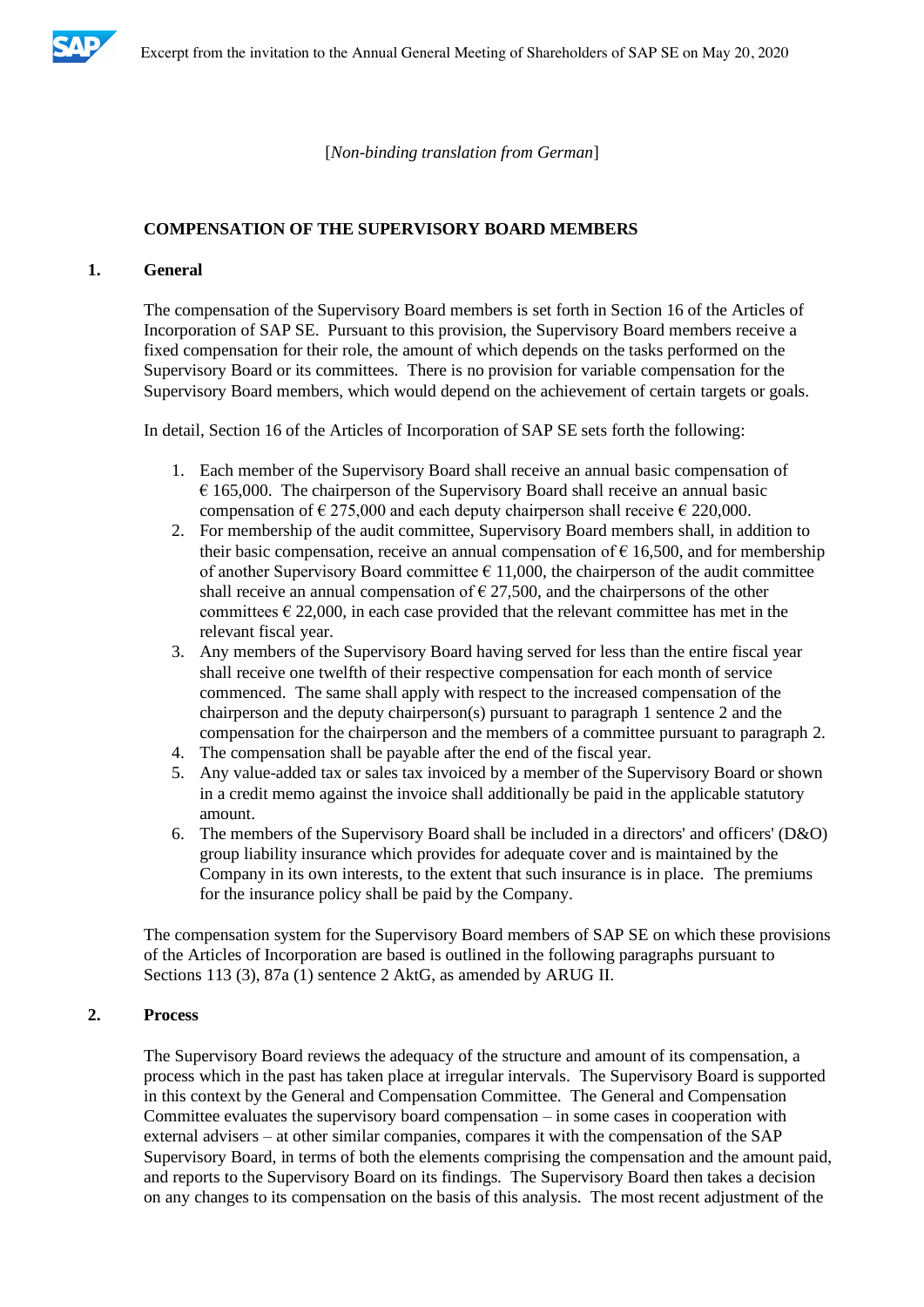

Supervisory Board compensation was effected on the Supervisory Board's initiative in 2015 in accordance with this process.

Due to the particular nature of Supervisory Board compensation granted for a particular role which is fundamentally distinct from the role of employees of SAP SE and of the SAP Group, a so-called vertical comparison with employee compensation does not represent an option when reviewing and determining the compensation.

Following the amendment of the Stock Corporation Act by way of ARUG II, which provides for regular approval of the compensation system by the Annual General Meeting of Shareholders at least every four years, the Supervisory Board will in future, in preparation for these resolutions, also prepare a corresponding analysis of its compensation at least every four years. When the Annual General Meeting of Shareholders addresses the issue, the Executive Board and the Supervisory Board will present the compensation system to the Annual General Meeting of Shareholders for approval. If there is reason to adjust the compensation system for the Supervisory Board, the Executive Board and Supervisory Board will also make a proposal to the Annual General Meeting of Shareholders for a corresponding amendment to section 16 of the Articles of Incorporation of SAP SE.

It is natural that the members of the Supervisory Board are involved in structuring the compensation system applicable to them. The inherent conflicts of interest are neutralised by the fact that the final decision on the ultimate structure of the compensation system by law lies with the Annual General Meeting of Shareholders, and that a corresponding resolution proposal is submitted by the Supervisory Board together with the Executive Board.

### **3. Specific structure**

According to the rules set out in the Articles of Incorporation, each ordinary member of the Supervisory Board receives the same annual basic compensation of  $\epsilon$  165,000. The chairperson of the Supervisory Board and each deputy chairperson receive significantly higher annual basic compensation than the ordinary members due to the significantly greater amount of organisation and administration involved and the particular responsibility for successful and efficient cooperation within the board as a whole that is associated with these roles. The chairman receives  $\epsilon$  275,000 and each deputy  $\in$  220,000.

Membership of Supervisory Board committees also generates additional compensation on account of the increased preparation and work involved; the additional compensation awarded is the same, namely  $\epsilon$  11,000 annually, for membership of any Supervisory Board committee. The chairperson of a committee receives twice this amount, i.e.  $\epsilon$  22,000 annually. In deviation from this, higher additional compensation has been determined for the members and chairperson of the audit committee on account of the particular significance of this committee and the more specific requirements in terms of specialist qualification and the increased work involved in familiarisation and preparation work required of the members and, in particular, the chairperson. Members of the audit committee receive  $\epsilon$  16,500 annually and the chairperson of the audit committee receives  $\epsilon$ 27,500 annually. These additional compensation sums for committee membership are paid provided the respective committee met in the course of the fiscal year.

The compensation is payable after the end of the fiscal year. The Articles of Incorporation also provide that members of the Supervisory Board are to be included in a directors' and officers' (D&O) group liability insurance which provides for adequate cover and is maintained by the Company in its own interests, to the extent that such insurance is in place. According to the Articles of Incorporation, the premiums for the insurance policy are to be paid by the Company.